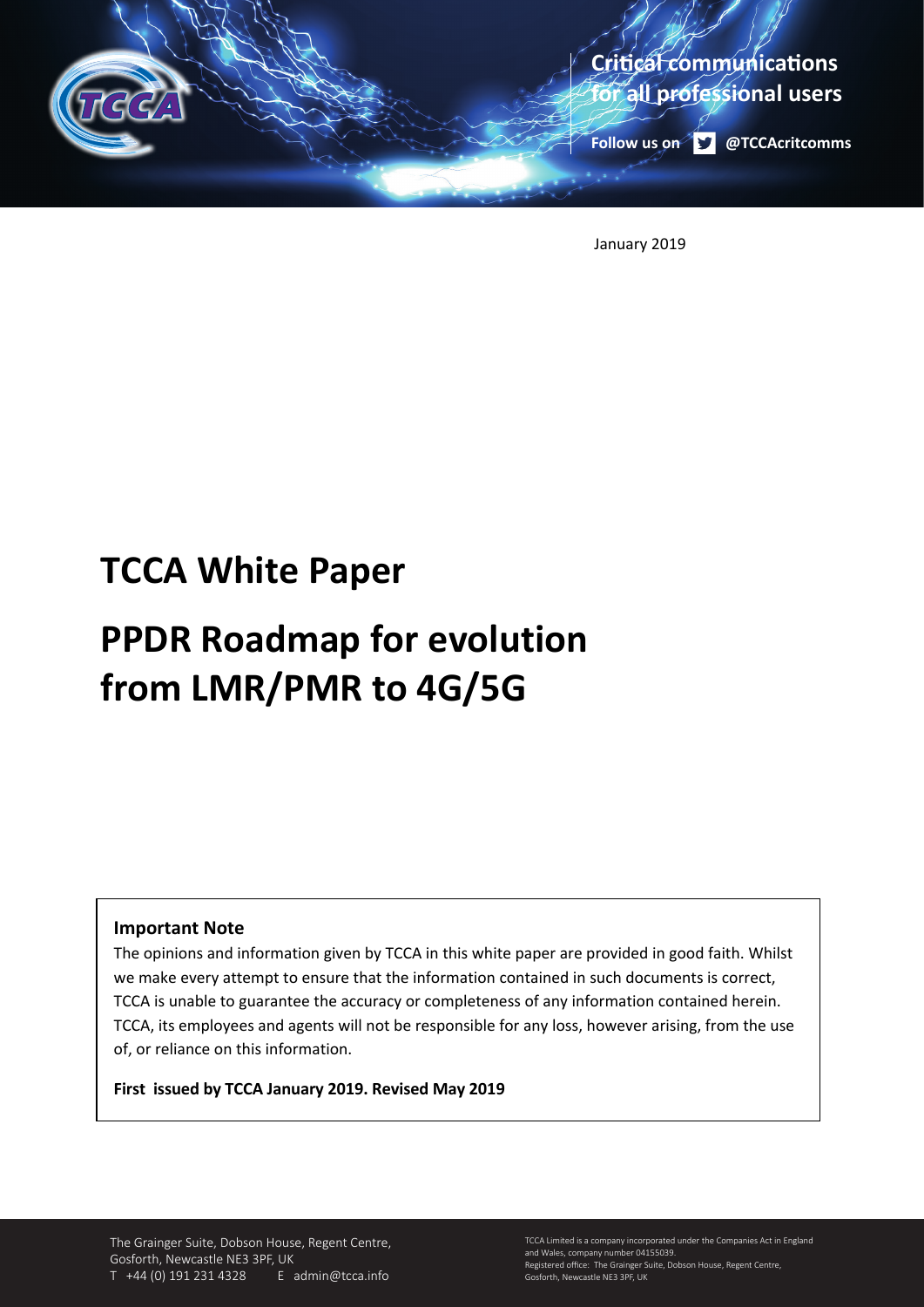### PPDR Roadmap for evolution from LMR/PMR to 4G/5G

#### Summary

There has been much debate and discussion about the introduction of broadband into the Public Protection and Disaster Relief (PPDR) world. This paper presents the current roadmap to operational use of mission critical broadband for organisations looking to move away from narrowband networks. TCCA created the first critical roadmap some 10 years ago where the view was that sufficient dedicated spectrum would be allocated to PPDR agencies; that roadmap has now been updated and is explained in this paper. Some PPDR operators have plans for dedicated broadband in addition to their TETRA network; other PPDR operators are beginning a move from dedicated TETRA networks to mission critical broadband service, relying on partnerships with commercial operators.

It is worth mentioning that this roadmap is an agreed view of TCCA members. The roadmap highlights the standardisation progress; the procurement process and the possible window of opportunity to migrate.

This paper is primarily targeted at government organisations that are considering how to evolve from a trusted TETRA service to a trusted broadband service  $1$ .

We consider the following three major phases:



*Up until now the community has added specific mission critical features and functions to the LTE standard. With Release 15 from 3GPP*  we consider the majority of TETRA functionality to be standardised, but work will continue - also after 2021.

Some implementations of the new critical broadband standards are being tested and trialed and the first movers are expected to start operational trials in 2019-2021, while keeping their TETRA networks. From 2022 until 2030 we expect to see adoption of these new critical broadband services and organisational evolution towards their use; provided the underlying radio network is mission critical capable. The technology shift will provide the opportunity for new operational models that will then need to be institutionalised.

There will be a significant time period where both LMR/PMR/TETRA/P25 and broadband will operate in parallel, and a standard for interworking is currently being specified in 3GPP Release 15 and 16; note that proprietary solutions exist today in the market. A complementary TETRA standard matching the one from 3GPP is being worked on in ETSI – completion time frame not yet known.

<sup>1.</sup> A trusted service enables end-users to perform their operational roles as police, fire or rescue officers in a safe manner.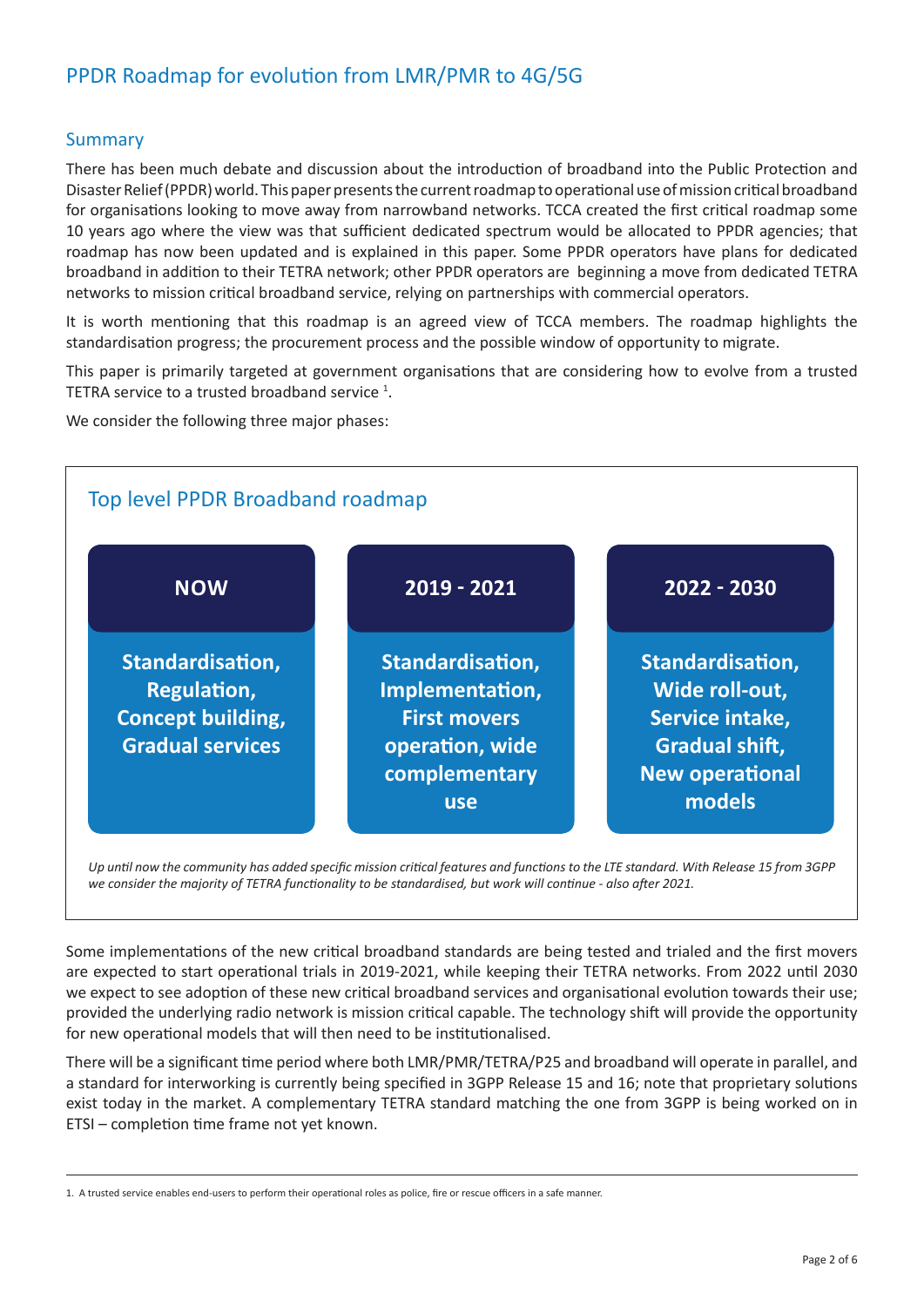#### **Timescales**

The initial work on mission critical features, catalysed by TCCA, started in Release 12. More functionality was added in Releases 13, 14 and 15, and standardisation work and maintenance of the standards will continue.



The general view is that device to device – or Proximity Services (ProSe) – which offers similar capabilities to Direct Mode Operation (DMO) in LMR/PMR networks – may need further enhancements. TCCA produced this white paper a few years ago and the situation remains unchanged.

That said, at least one device vendor has announced ProSe capability during 2018.

Release 15 is also the first 5G release and that brings further capabilities. With 5G there will be new user devices and base stations (gNB) – called 5G New Radio (NR) and in Release 16 new core – 5G Core Network (CN).

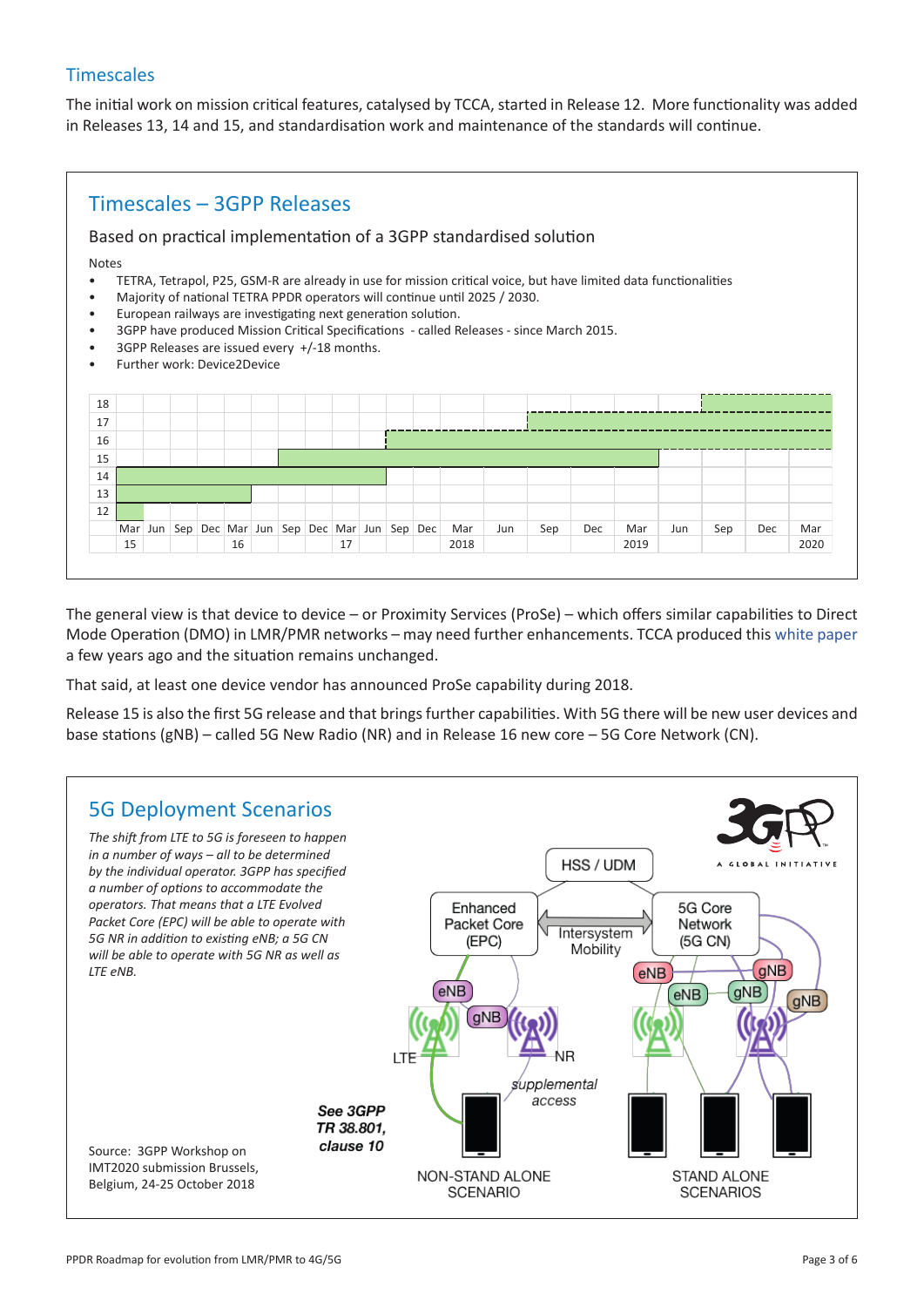#### Operational use

The big question is: when can a Release be taken into operational use? A Release is a specification on paper; vendors will then develop the equipment they believe they can sell and for which they can see a business case, and operators will also develop their business cases, procure the software, implement, integrate and test the new functionality. A benchmark is a statement from FirstNet saying that Release 13 MCPTT is expected to be ready for operational use in the Spring/Summer 2019 timeframe – so we can then predict when Releases 14, 15 and 16 can be taken into operational use.



New services can be taken into use in different ways:

- a gradual introduction of new services in parallel with existing service; this will give users fast access to initial broadband services and still have a trusted narrowband service to rely on.
- waiting to introduce the new services until they roughly can replace the narrowband services; then the organisational change of processes can start.

Interoperability processes still need to be ironed out. TCCA has agreed with the Global Certification Forum (GCF) to certify Mission Critical Push-to-Talk (MCPTT) when 3GPP RAN5 has completed development of the code required for test cases. When those are ready they need to be implemented by test equipment manufacturers. When that has happened, GCF can certify MCPTT compliance.

It is a process that has hurdles. As of the end of 2018 the test Specifications for test equipment are not yet complete, and vendors of test equipment are reluctant to commit to implementing the scripts until completed in RAN5. So a formal Interoperability Process (IOP) – as we know it in TETRA – is uncertain at this point of time. Alternatives are being investigated.

#### PPDR Operator perspective

Until now we have analysed the timescales based on availability. A different perspective is from those governmental organisations that will be tasked to procure mission critical service from a commercial operator. A government organisation will have to go through a full procurement process including possible consultants, tender creation, contract negotiations and testing and validation. This can typically take four to six years – so our advice is, better get started now!

While all these activities are taking place the LMR/PMR/TETRA/P25 systems will keep on running. Release 15 can be considered to include the majority of TETRA/P25 functionality – clearly not all, but the upside is when implemented by the operators – commercial or PPDR - the users will have access to broadband voice, data and video capability.

Release 15 is expected to be implemented by vendors and operators by 2022, but that does not mean a mission critical service is available if this is done on a commercial network. Any commercial operator network will likely have to be hardened with extra coverage, resilience and security. On the other hand, networks that from the start are designed and implemented for mission critical use should be able to be taken into operational use by 2022.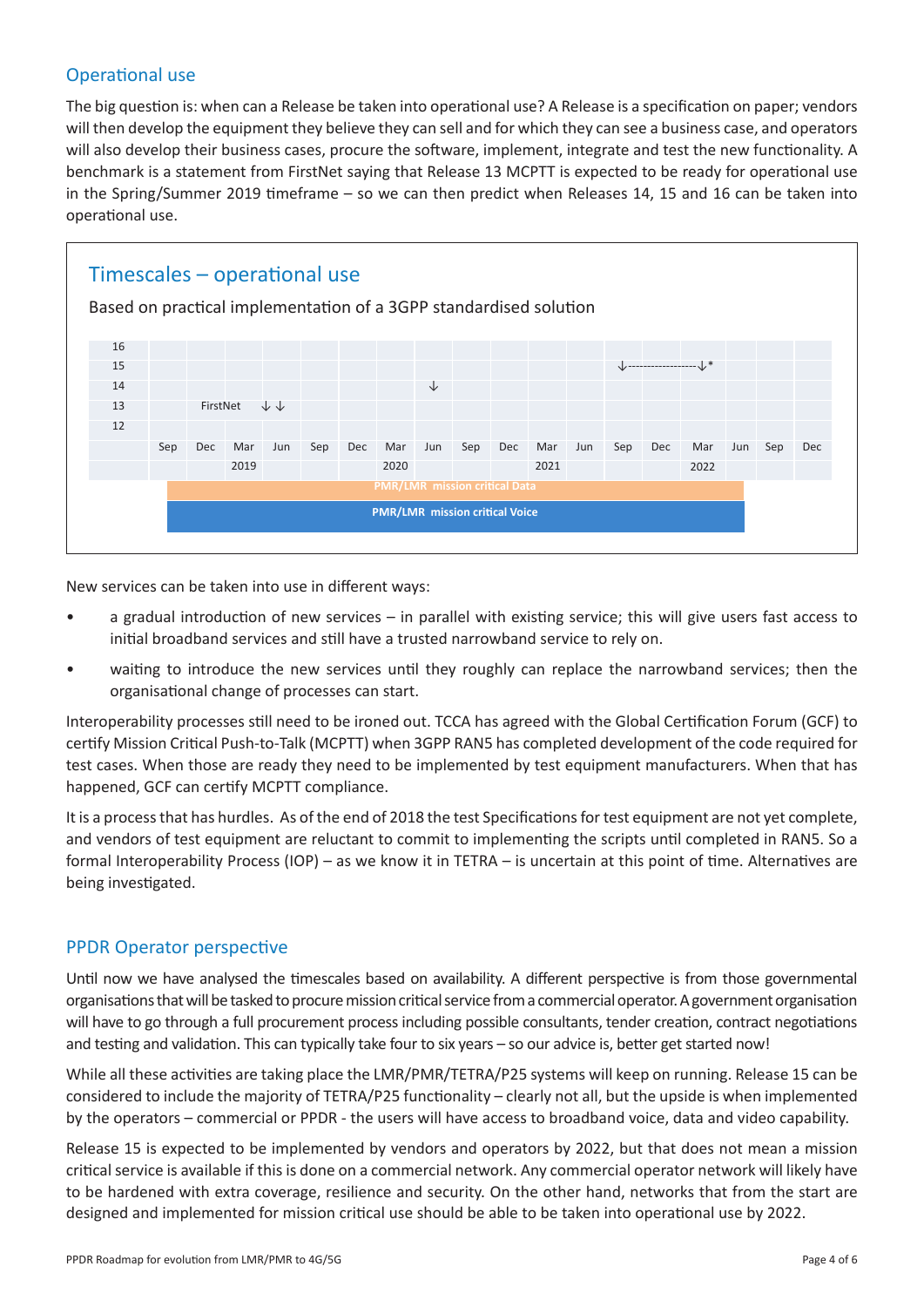

From 2022 one can then have a mission critical broadband network and a transition of users can start – leading to a situation where users trust the new network and the management is convinced it is in control of the service.

Trust and control are essential components in this process.

An organisational transition period of three years may be expected. Sometime after 2025 a decision may be taken to switch off an existing LMR/PMR/TETRA/P25 network.

However, we must stress that the narrowband services remain fully fit for purpose for organisations that do not need broadband capability.

Networks that are built to mission critical standards – with the required levels of resilience, reliability and security taken care of – and that only require point to point data services (IOT, M2M, etc.) and where standardised MCPTT voice services are not required can be implemented earlier.



#### Window of opportunity

The window of opportunity for a managed transition is up to each country. For example, the UK and South Korea have been early in their planning, while other countries have just renewed their TETRA/P25 systems to have ample time for the transition.